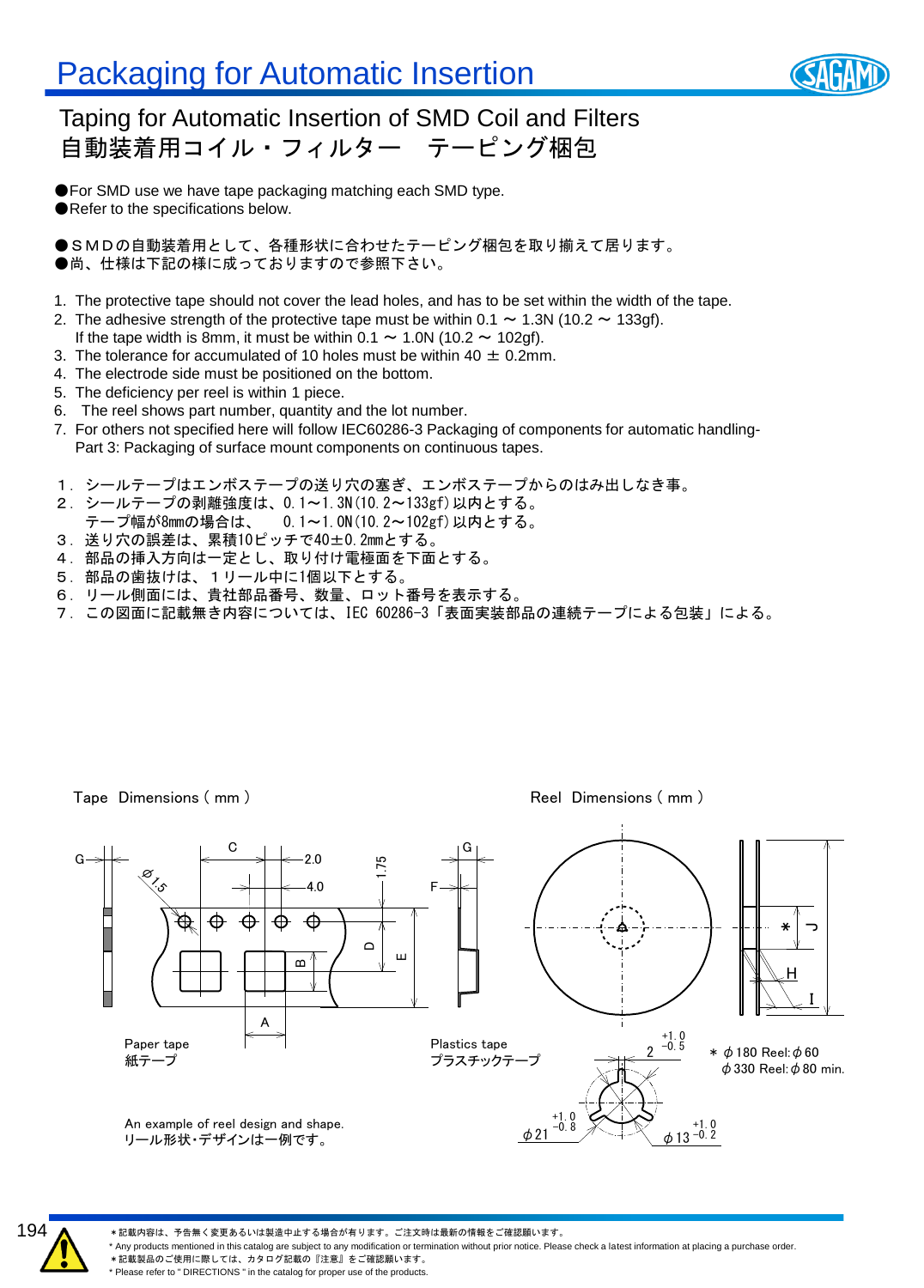# Packaging for Automatic Insertion



### Taping for Automatic Insertion of SMD Coil and Filters 自動装着用コイル・フィルター テーピング梱包

| Applications                           | $Q'$ ty  | Dimensions (mm) |                |                         |              |      |            |                |                         |      |         |
|----------------------------------------|----------|-----------------|----------------|-------------------------|--------------|------|------------|----------------|-------------------------|------|---------|
|                                        | pcs.     | A               | $\overline{B}$ | $\overline{\mathsf{C}}$ | D            | E    | F          | $\overline{G}$ | $\overline{\mathsf{H}}$ |      | J       |
| 10BGH                                  | 500      | 12.1            | 12.1           | 16.0                    | 11.5         | 24.0 | 0.4        | 6.8            | 25.5                    | 29.5 | 330     |
| 11EHH/A/B                              | 600      | 11.6            | 13.0           | 16.0                    | 11.5         | 24.0 | 0.4        | 6.3            | 25.4                    | 29.4 | 330     |
| 4BLH                                   | 2000     | 5.4             | 4.4            | 8.0                     | 5.5          | 12.0 | 0.4        | 3.3            | 13.4                    | 17.4 | 330     |
| 4BMH                                   | 3000     | 4.9             | 5.2            | 8.0                     | 5.5          | 12.0 | 0.4        | 2.1            | 13.4                    | 17.4 | 330     |
| 5RFH/B,5RFW                            | 500      | 8.0             | 8.0            | 12.0                    | 7.5          | 16.0 | 0.4        | 8.45           | 17.4                    | 21.4 | 330     |
| 5RGHB                                  | 500      | 8.0             | 8.0            | 12.0                    | 7.5          | 16.0 | 0.4        | 8.45           | 17.4                    | 21.4 | 330     |
| 6BLH                                   | 1500     | 6.6             | 6.9            | 12.0                    | 7.5          | 16.0 | 0.4        | 3.3            | 17.4                    | 21.4 | 330     |
| 6RKH                                   | 1200     | 6.6             | 6.9            | 12.0                    | 7.5          | 16.0 | 0.4        | 4.3            | 17.4                    | 21.4 | 330     |
| 6RLH                                   | 1500     | 6.6             | 6.9            | 12.0                    | 7.5          | 16.0 | 0.4        | 3.3            | 17.4                    | 21.4 | 330     |
| 6RLHA                                  | 1500     | 6.6             | 6.9            | 12.0                    | 7.5          | 16.0 | 0.4        | 2.8            | 17.4                    | 21.4 | 330     |
| 7010-2M                                | 500      | 12.1            | 12.1           | 16.0                    | 11.5         | 24.0 | 0.4        | 5.3            | 25.4                    | 29.4 | 330     |
| 7010-2N                                | 500      | 12.1            | 12.1           | 16.0                    | 11.5         | 24.0 | 0.4        | 6.8            | 25.4                    | 29.4 | 330     |
| 7012-2H                                | 300      | 12.0            | 12.0           | 16.0                    | 11.5         | 24.0 | 0.4        | 10.6           | 25.4                    | 29.4 | 330     |
| 7012-2N                                | 500      | 12.1            | 12.1           | 16.0                    | 11.5         | 24.0 | 0.4        | 6.8            | 25.4                    | 29.4 | 330     |
| 7BKH                                   | 1200     | 7.6             | 9.1            | 12.0                    | 7.5          | 16.0 | 0.4        | 3.9            | 17.4                    | 21.4 | 330     |
| 7E03LA/LB                              | 1000     | 3.3             | 3.3            | 8.0                     | 5.5          | 12.0 | 0.3        | 1.6            | 13.0                    | 15.4 | 180     |
| 7E03NA/NB                              | 1000     | 3.3             | 3.3            | 8.0                     | 5.5          | 12.0 | 0.3        | 2.1            | 13.0                    | 15.4 | 180     |
| 7E04LA/LB                              | 3000     | 4.4             | 4.4            | 8.0                     | 5.5          | 12.0 | 0.4        | 2.1            | 13.4                    | 17.4 | 330     |
| 7E04NA/NB/NS                           | 2000     | 4.4             | 4.4            | 8.0                     | 5.5          | 12.0 | 0.4        | 3.1            | 13.4                    | 17.4 | 330     |
| 7E04SA/SB                              | 3000     | 4.4             | 4.4            | 8.0                     | 5.5          | 12.0 | 0.4        | 1.9            | 13.4                    | 17.4 | 330     |
| 7E05DD                                 | 3000     | 5.3             | 5.3            | 8.0                     | 5.5          | 12.0 | 0.4        | 2.1            | 13.4                    | 17.4 | 330     |
| <b>7E05ED</b>                          | 2000     | 5.3             | 5.3            | 8.0                     | 5.5          | 12.0 | 0.4        | 3.1            | 13.4                    | 17.4 | 330     |
| 7E06LA/LB                              | 3000     | 6.5             | 6.5            | 8.0                     | 5.5          | 12.0 | 0.4        | 2.1            | 13.4                    | 17.4 | 330     |
| 7E06NA/NB                              | 2000     | 6.5             | 6.5            | 8.0                     | 5.5          | 12.0 | 0.4        | 3.1            | 13.4                    | 17.4 | 330     |
| 7G09B/H                                | 300      | 9.6             | 10.6           | 16.0                    | 11.5         | 24.0 | 0.5        | 10.1           | 25.4                    | 29.4 | 330     |
| 8RKH                                   | 1000     | 8.7             | 9.2            | 12.0                    | 7.5          | 16.0 | 0.4        | 4.3            | 17.4                    | 21.4 | 330     |
| 8RLH                                   | 1500     | 8.7             | 9.2            | 12.0                    | 7.5          | 16.0 | 0.4        | 3.4            | 17.4                    | 21.4 | 330     |
| 8RLHA                                  | 1500     | 8.7             | 9.2            | 12.0                    | 7.5          | 16.0 | 0.4        | 2.8            | 17.4                    | 21.4 | 330     |
| 9EHH/A/B                               | 600      | 11.0            | 11.2           | 16.0                    | 11.5         | 24.0 | 0.4        | 6.3            | 25.4                    | 29.4 | 330     |
| C1608CB/H                              | 3000     | $1.1$           | 1.8            | 4.0                     | 3.5          | 8.0  | 0.9        | 1.0            | 9.0                     | 13.0 | 180     |
| C2012CB/H                              | 2000     | $1.7$           | 2.3            | 4.0                     | 3.5          | 8.0  | 0.3        | $1.7$          | 9.0                     | 13.0 | 180     |
| C3328A                                 | 700/2500 | 5.6             | 3.8            | 8.0                     | 5.5          | 12.0 | 0.5        | 3.2            | 13.4                    | 17.4 | 180/330 |
| C6328A                                 | 500/2500 | 5.6             | 6.8            | 8.0                     | 7.5          | 16.0 | 0.5        | 3.2            | 17.4                    | 21.4 | 180/330 |
| C6342A                                 | 1500     | 6.5             | 6.8            | 8.0                     | 7.5          | 16.0 | 0.4        | 4.6            | 17.4                    | 21.4 | 330     |
| <b>CBE1597H</b>                        | 200      | 16.6            | 16.2           | 24.0                    | 14.2         | 32.0 | 0.5        | 9.7            | 33.4                    | 37.4 | 330     |
| <b>CBE1914HS</b>                       | 100      | 18.3            | 21.7           | 32.0                    | 20.3         | 44.0 | 0.5        | 15.5           | 45.4                    | 49.4 | 330     |
| <b>CBE1914HU</b>                       |          |                 |                |                         |              |      |            | 15.5           |                         | 49.4 | 330     |
| CBH1053HA                              | 100      | 18.3            | 21.7           | 32.0<br>16.0            | 20.3<br>11.5 | 44.0 | 0.5<br>0.5 | 5.8            | 45.4<br>25.5            |      | 330     |
|                                        | 650      | 10.6            | 10.9           |                         |              | 24.0 |            |                |                         | 29.5 |         |
| CBH1380HA                              | 450      | 12.8            | 13.9           | 16.0                    | 11.5         | 24.0 | 0.5        | 8.4            | 25.5                    | 29.5 | 330     |
| CDG6250C                               | 800      | 6.5             | $7.0$          | 12.0                    | 7.50         | 16.0 | 0.4        | $5.0\,$        | 17.4                    | 22.4 | 330     |
| <b>CER1042B/C</b><br><b>CER1065B/C</b> | 800      | 10.5<br>10.5    | 10.5           | 16.0<br>16.0            | 11.50        | 24.0 | 0.4        | 4.6<br>6.9     | 25.5<br>25.5            | 29.5 | 330     |
|                                        | 500      |                 | 10.5           |                         | 11.5         | 24.0 | 0.5        |                |                         | 29.5 | 330     |
| <b>CER1242B/C</b>                      | 800      | 12.6            | 12.6           | 16.0                    | 11.5         | 24.0 | 0.4        | 4.6            | 25.5                    | 29.5 | 330     |
| <b>CER1257B/C</b>                      | 500      | 12.6            | 12.6           | 16.0                    | 11.5         | 24.0 | 0.5        | 6.1            | 25.4                    | 29.4 | 330     |
| <b>CER1277B/C</b>                      | 400      | 12.6            | 12.6           | 16.0                    | 11.5         | 24.0 | 0.5        | 8.1            | 25.4                    | 29.4 | 330     |
| CER3017C                               | 1000     | 3.3             | 3.3            | 8.0                     | 5.5          | 12.0 | 0.3        | 2.1            | 13.0                    | 15.4 | 180     |
| <b>CER4017C</b>                        | 3000     | 4.4             | 4.4            | 8.0                     | 5.5          | 12.0 | 0.4        | 2.1            | 13.4                    | 17.4 | 330     |
| <b>CER4027C</b>                        | 2000     | 4.4             | 4.4            | 8.0                     | 5.5          | 12.0 | 0.4        | 3.1            | 13.4                    | 17.4 | 330     |
| <b>CER5017C</b>                        | 3000     | 5.3             | 5.3            | 8.0                     | 5.5          | 12.0 | 0.4        | 2.1            | 13.4                    | 17.4 | 330     |
| <b>CER5027C</b>                        | 2000     | 5.3             | 5.3            | 8.0                     | $5.5\,$      | 12.0 | 0.4        | 3.1            | 13.4                    | 17.4 | 330     |
| <b>CER6017C</b>                        | 3000     | 6.5             | 6.5            | 8.0                     | 5.50         | 12.0 | 0.4        | 2.1            | 13.4                    | 17.4 | 330     |
| <b>CER6027C</b>                        | 2000     | 6.5             | 6.5            | 8.0                     | 5.5          | 12.0 | 0.4        | 3.1            | 13.4                    | 17.4 | 330     |



\* Any products mentioned in this catalog are subject to any modification or termination without prior notice. Please check a latest information at placing a purchase order.